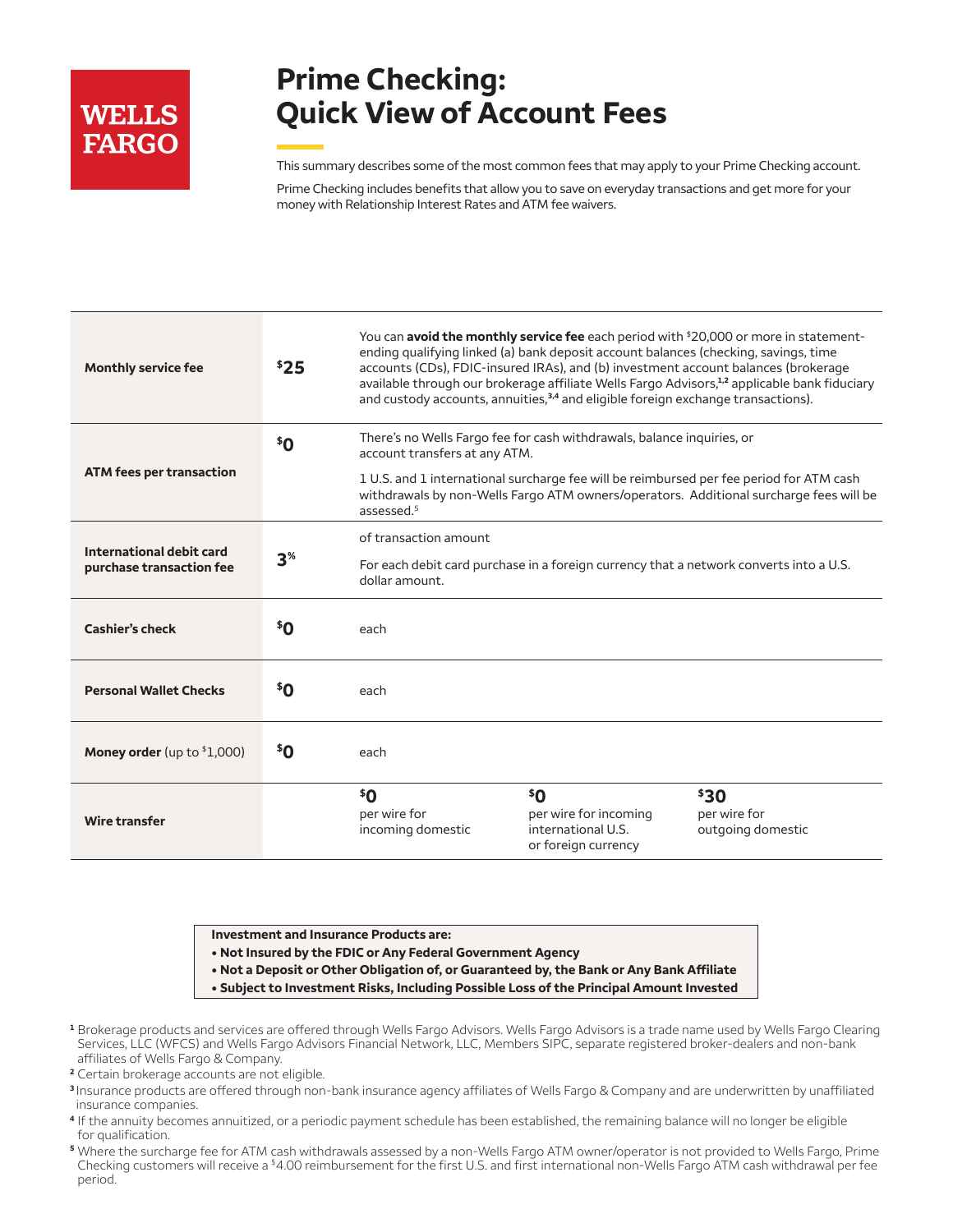| Overdrafts we pay                                    | \$35            | per item when you don't have enough money in your checking account or in accounts linked<br>for Overdraft Protection to cover a transaction<br>• No fee on items \$5 or less<br>• No fee if both your ending daily balance and available balance are overdrawn<br>by $$5$ or less<br>• No more than three fees per business day<br>• No additional overdraft fee even if you have a negative account balance over an<br>extended period<br>• No fee on ATM and everyday (one-time) debit card transactions unless you are enrolled<br>in Debit Card Overdraft Service (see below)<br>• No fee on items returned due to non-sufficient funds (NSF) |
|------------------------------------------------------|-----------------|---------------------------------------------------------------------------------------------------------------------------------------------------------------------------------------------------------------------------------------------------------------------------------------------------------------------------------------------------------------------------------------------------------------------------------------------------------------------------------------------------------------------------------------------------------------------------------------------------------------------------------------------------|
| <b>Overdraft Protection</b><br>transfers or advances | \$ <sub>0</sub> | per transfer/advance from your eligible linked savings account or credit card or line of credit.<br>For advances from a linked credit account, interest will accrue from the date of each advance.                                                                                                                                                                                                                                                                                                                                                                                                                                                |
| Cashed/deposited<br>items that are returned          | \$12            | each item returned for any reason                                                                                                                                                                                                                                                                                                                                                                                                                                                                                                                                                                                                                 |
| <b>Stop payment</b>                                  | \$31            | each for paper or Automated Clearing House (ACH) items                                                                                                                                                                                                                                                                                                                                                                                                                                                                                                                                                                                            |
| <b>Digital services</b>                              | \$Ο             | No fee for online bank statements, online check images, or access to Wells Fargo Online.®<br>Message and data rates may apply.                                                                                                                                                                                                                                                                                                                                                                                                                                                                                                                    |

#### **Debit Card Overdraft Service: your choice**

You choose how Wells Fargo handles **ATM and everyday (one-time) debit card transactions** when you don't have enough money in your checking account or accounts linked for Overdraft Protection at the time of the transaction.

| Do NOT enroll | \$O                   | ATM and everyday (one-time) debit card transactions are<br>declined at no charge.                                                                   |
|---------------|-----------------------|-----------------------------------------------------------------------------------------------------------------------------------------------------|
| <b>Enroll</b> | \$35<br>per overdraft | ATM and everyday (one-time) debit card transactions* may be paid into over-<br>draft at our discretion. Standard overdraft fees and policies apply. |

\* With or without Debit Card Overdraft Service, the Bank may pay other transactions such as checks and recurring debit card transactions into overdraft at our discretion and our standard overdraft fees and policies will apply.